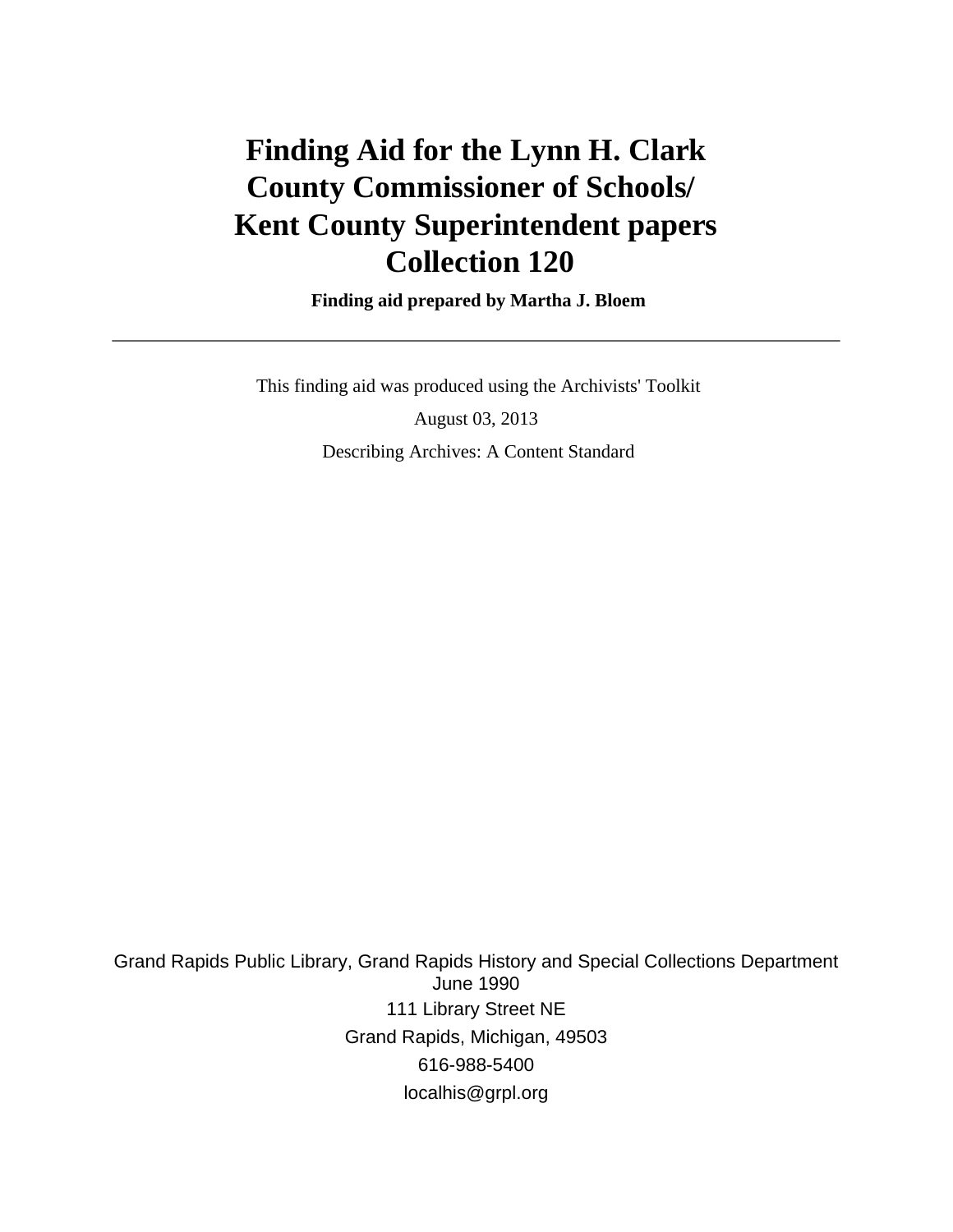## **Table of Contents**

 $\overline{\phantom{a}}$ 

| $Photographs 0.6$ |
|-------------------|
|                   |
|                   |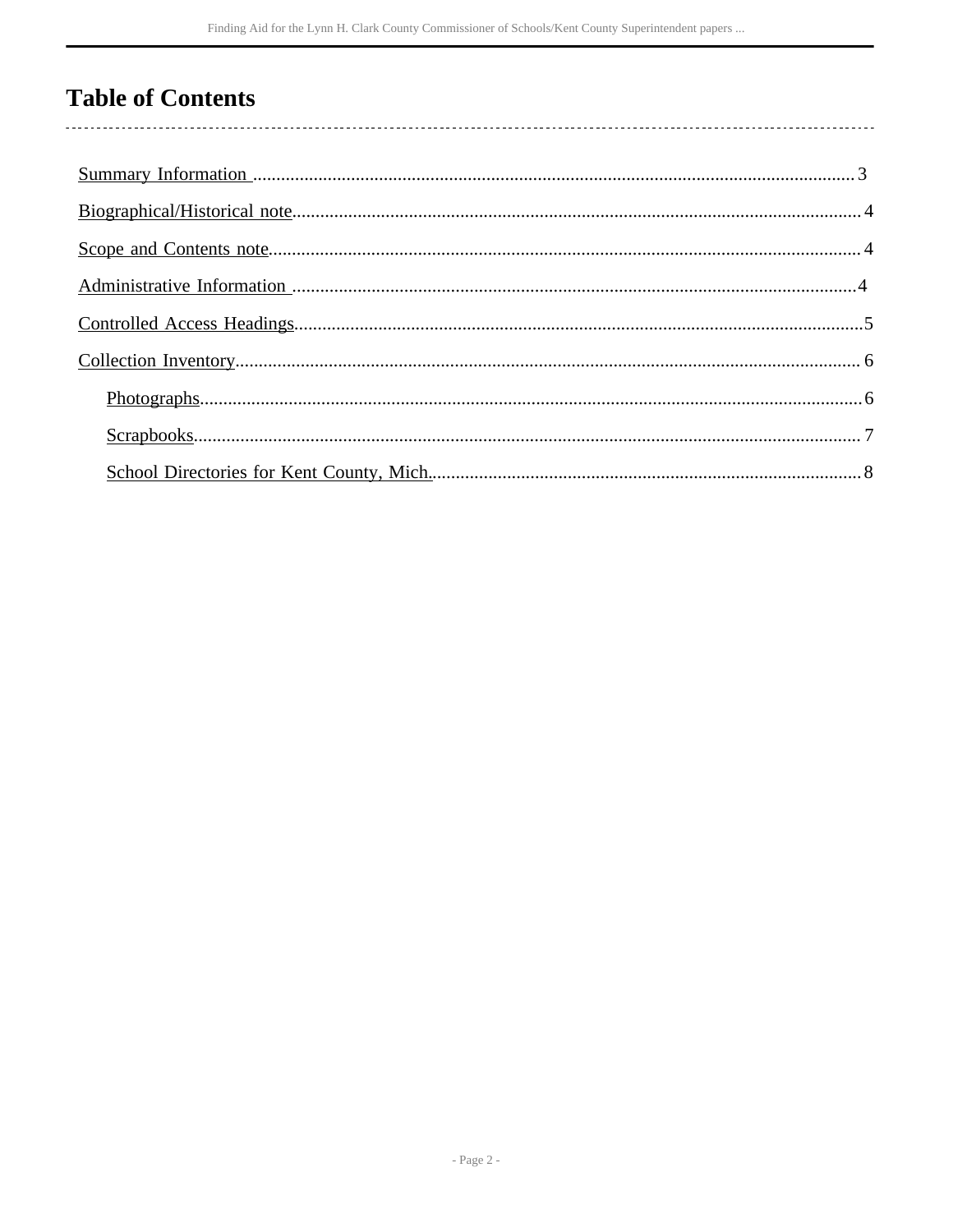## <span id="page-2-0"></span>**Summary Information**

| <b>Repository</b> | Grand Rapids Public Library, Grand Rapids History and Special<br><b>Collections Department</b>                                                                                                                                                                                                                                                                                                                                                                                                                                                                                                                                                                                                                                                                                                          |
|-------------------|---------------------------------------------------------------------------------------------------------------------------------------------------------------------------------------------------------------------------------------------------------------------------------------------------------------------------------------------------------------------------------------------------------------------------------------------------------------------------------------------------------------------------------------------------------------------------------------------------------------------------------------------------------------------------------------------------------------------------------------------------------------------------------------------------------|
| <b>Creator</b>    | Clark, Lynn H, 1898-1991                                                                                                                                                                                                                                                                                                                                                                                                                                                                                                                                                                                                                                                                                                                                                                                |
| <b>Title</b>      | Lynn H. Clark County Commissioner of Schools/Kent County<br>Superintendent papers                                                                                                                                                                                                                                                                                                                                                                                                                                                                                                                                                                                                                                                                                                                       |
| Date [inclusive]  | 1918-1983, n.d.                                                                                                                                                                                                                                                                                                                                                                                                                                                                                                                                                                                                                                                                                                                                                                                         |
| <b>Extent</b>     | 2.92 Linear feet Four boxes                                                                                                                                                                                                                                                                                                                                                                                                                                                                                                                                                                                                                                                                                                                                                                             |
| Language          | English                                                                                                                                                                                                                                                                                                                                                                                                                                                                                                                                                                                                                                                                                                                                                                                                 |
| <b>Abstract</b>   | Lynn H. Clark (1898-1991) was the County Commissioner of Schools,<br>later known as the Kent County Superintendent, for Kent County,<br>Michigan from 1935 to 1961. His papers include scrapbooks, photographs,<br>correspondence, music programs, publications and biographical<br>information concerning his personal life and professional career. Of<br>special interest are the scrapbooks, 1935-1961, containing news clippings<br>about all aspects of the schools in Kent County. The scrapbooks are an<br>excellent source of information on the development of the Kent County<br>educational system. Also included are Kent County School directories<br>from 1937 to 1963. Also included are titles, "Sparta School District #3<br>Records," 1848-1871, and "Michigan School Report," 1865. |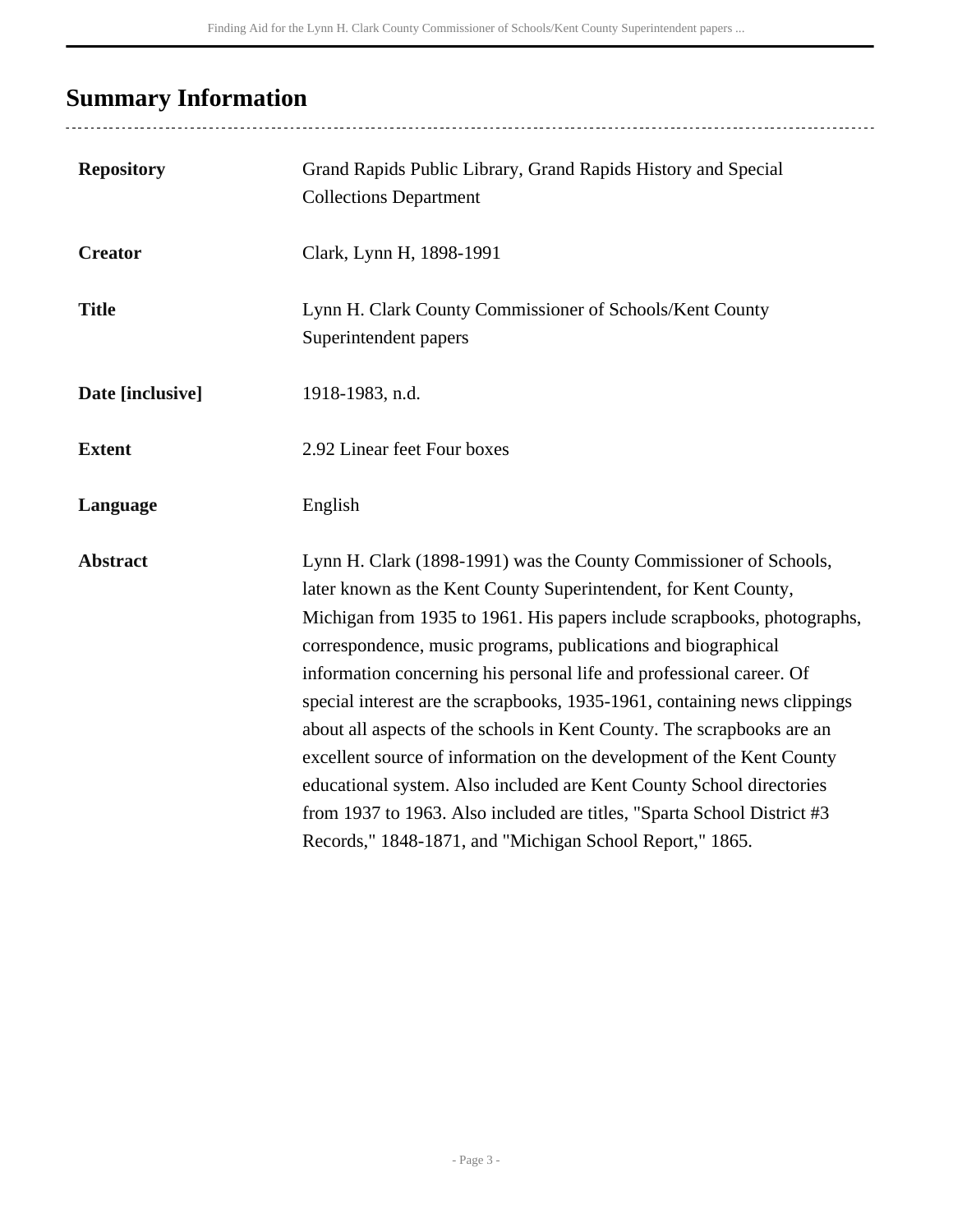### <span id="page-3-0"></span>**Biographical/Historical note**

Lynn H. Clark (16 November 1898-15 April 1991) was born in Florence Township, near Centreville, St. Joseph County. He began his education in Oak Grove School, St. Joseph County, and graduated from Centreville High school in 1913. He attended Alma College for one year on a scholarship. Clark received his Bachelor's Degree from Western Michigan University and his Master's Degree from the University of Michigan.

During World War I, Clark was in officer's training school at Fort Monroe, Va. when the war ended. He came to Lowell, Michigan in 1922 as school principal, remaining there until 1925 when he became a member of the East Grand Rapids High School faculty, teaching science. Clark was one of five candidates who sought nomination for county commissioner of schools on the Republican ticket in 1935. He won the nomination and was elected to the position. He was reelected to the office until 1947, when the position became appointive and was reappointed to the office until his retirement in 1961.

Some of the highlights of his career as County Commissioner were his work in developing a countywide Special Education program, and consolidation of county schools. Because of his life-long interest in music, one of the first programs he inaugurated was a county-wide music program in the rural schools.

Clark and his wife Ruth, lived in Rockford and have two children. For more biographical information, see the Portrait and Biographical file in the Grand Rapids History and Special Collections Department of the library and the biographies included in the collection.

### <span id="page-3-1"></span>**Scope and Contents note**

The bulk of the collection documents Clark's career as Kent County Superintendent of Schools, 1935-1961. Of special interest in the collection are the scrapbooks kept by Clark containing news clippings about all aspects of the schools in Kent County. They give excellent documentation to the history of education Kent County. Also of interest in the collection are two volumes, "Sparta School district #3 Records," 1848-1971, and "Michigan School Report," 1865. The collection contains photographs, correspondence, music programs, and biographical information.

### <span id="page-3-2"></span>**Administrative Information**

- Page 4 -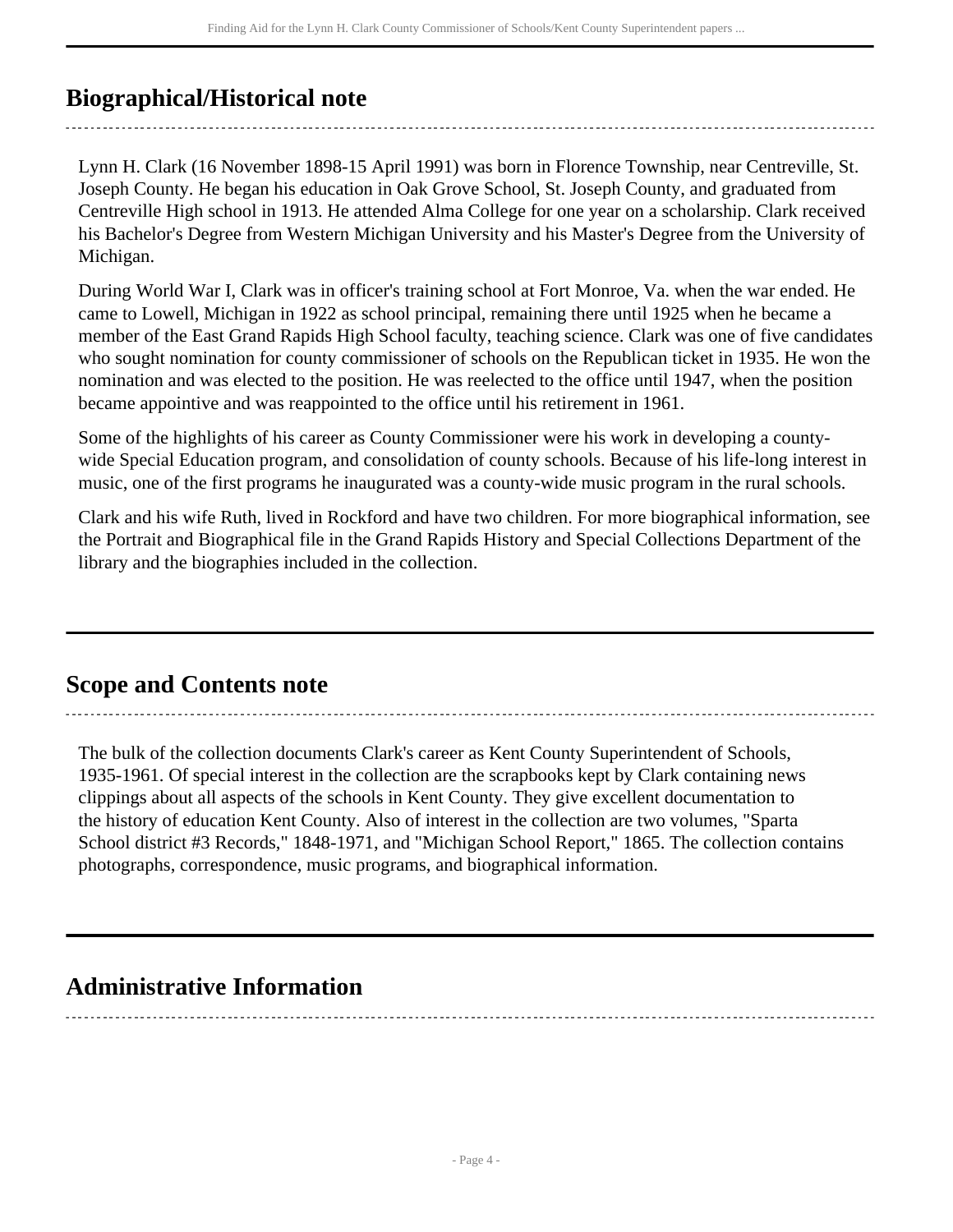#### **Publication Information**

Grand Rapids Public Library, Grand Rapids History and Special Collections Department June 1990

### **Immediate Source of Acquisition note**

Janice Jenkins, 1986, accession number 1986.499

### <span id="page-4-0"></span>**Controlled Access Headings**

### **Corporate Name(s)**

• Sparta Public Schools (Sparta, Mich.).

### **Genre(s)**

• personal papers

### **Geographic Name(s)**

• Grand Rapids (Mich.) -- History

### **Subject(s)**

• Education -- Michigan -- Kent County -- History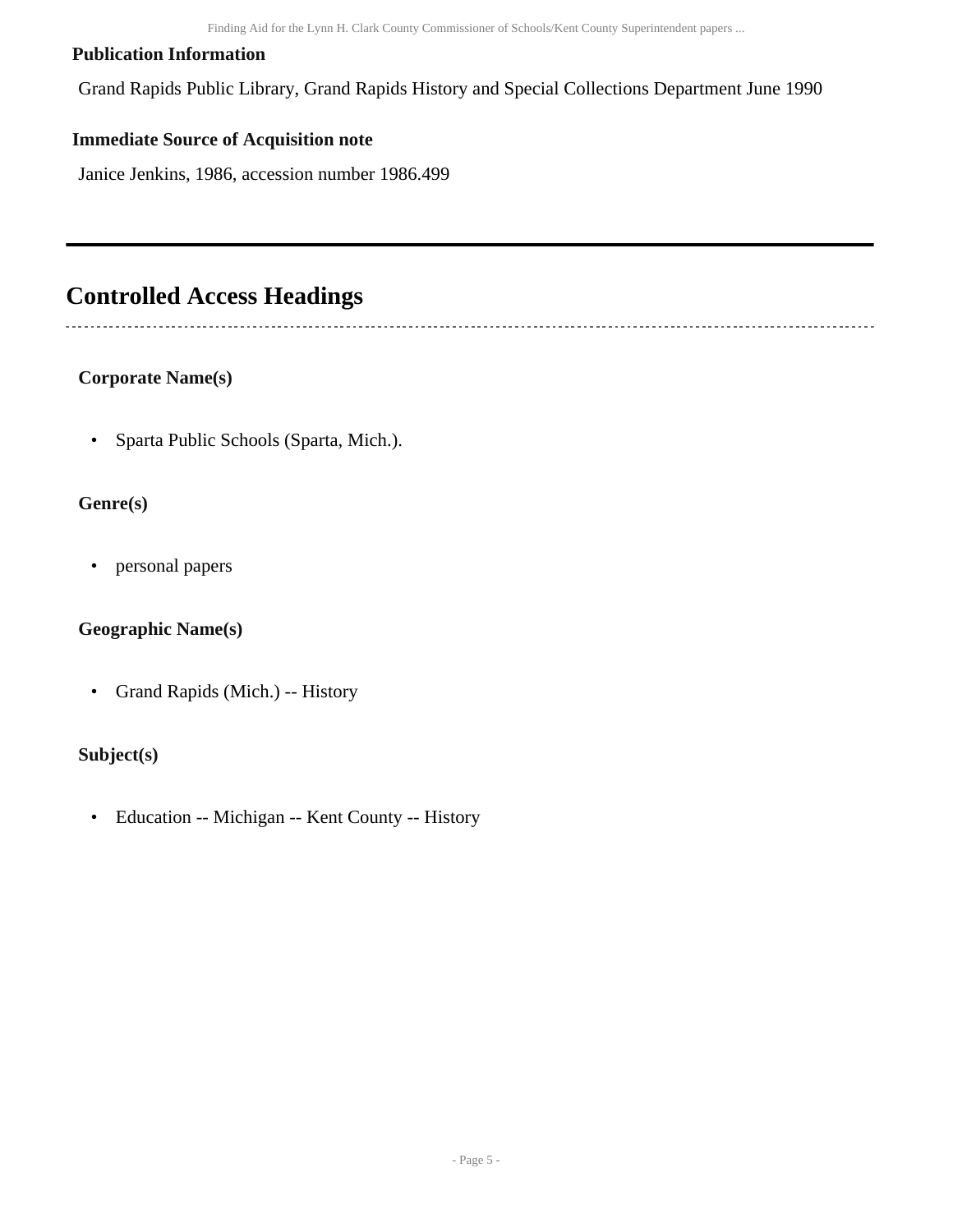## <span id="page-5-0"></span>**Collection Inventory**

<span id="page-5-1"></span>

|                                                                                                                            | <b>Box</b>     | <b>Folder</b>  |
|----------------------------------------------------------------------------------------------------------------------------|----------------|----------------|
| Correspondence, 1935-1963, n.d.                                                                                            | $\mathbf{1}$   | $\mathbf{1}$   |
| Music Festival Programs, 1936-1940                                                                                         | $\mathbf{1}$   | $\overline{2}$ |
| Statement of Agreement between Michigan State University Cooperative<br>Extension Service and Kent County, 1949-1962, n.d. | $\mathbf{1}$   | 3              |
| Music Programs for Kent County Rural Schools, 1949-1961                                                                    | $\mathbf{1}$   | $\overline{4}$ |
| News clipping, "We Have With Us Today," 1935                                                                               | $\overline{2}$ | $\mathbf{1}$   |
| News clippings, 1961, n.d.                                                                                                 | $\mathbf{1}$   | 5              |
| Certificate, Michigan Congress of Parents and Teachers, 1962                                                               | $\mathbf{1}$   | 6              |
| Biography, Lynn Clark, 1983, n.d.                                                                                          | $\mathbf{1}$   | $\overline{7}$ |
| Photographs                                                                                                                |                |                |
|                                                                                                                            | <b>Box</b>     | <b>Folder</b>  |
| People. Clark, Lynn H., n.d.                                                                                               | $\mathbf{1}$   | 8              |
| People. Groups, unidentified, n.d.                                                                                         | $\mathbf{1}$   | 9              |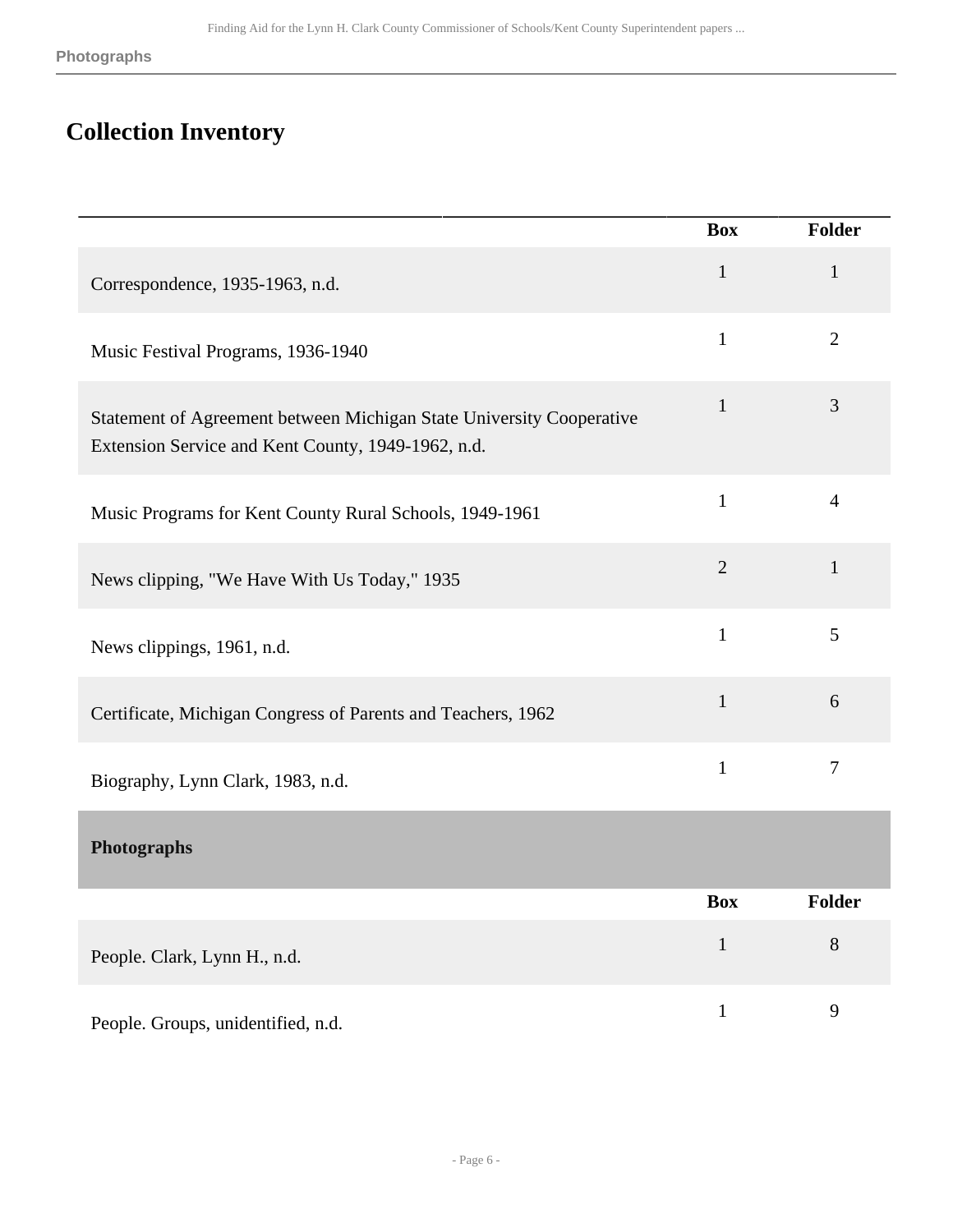**Scrapbooks**

<span id="page-6-0"></span>

| Classrooms, interiors, n.d.                     | $\mathbf{1}$   | 10               |
|-------------------------------------------------|----------------|------------------|
| Schoolhouse, Grand Rapids District #3, n.d.     | $\mathbf{1}$   | 11               |
| Schoolhouse, unidentified, n.d.                 | $\mathbf{1}$   | 12               |
| Grand Rapids Civic Theatre, interior, n.d.      | $\mathbf{1}$   | 13               |
| Kitchens, n.d.                                  | $\mathbf 1$    | 14               |
|                                                 | <b>Box</b>     | <b>Volume</b>    |
| Sparta School District #3 Records, 1848-1871    | $\mathbf{2}$   | $\mathbf{1}$     |
| Michigan School Report, 1865                    | $\sqrt{2}$     | $\overline{2}$   |
| The heavy Artilleryman's Field Pocketbook, 1918 | $\overline{2}$ | 3                |
| <b>Scrapbooks</b>                               |                |                  |
|                                                 | <b>Box</b>     | <b>Volume</b>    |
| 1935-1940                                       | $\overline{2}$ | $\overline{4}$   |
| 1940-1945                                       | $\mathfrak{Z}$ | 5                |
| 1945-1950                                       | 3              | 6                |
| 1952-1955                                       | $\overline{4}$ | $\boldsymbol{7}$ |